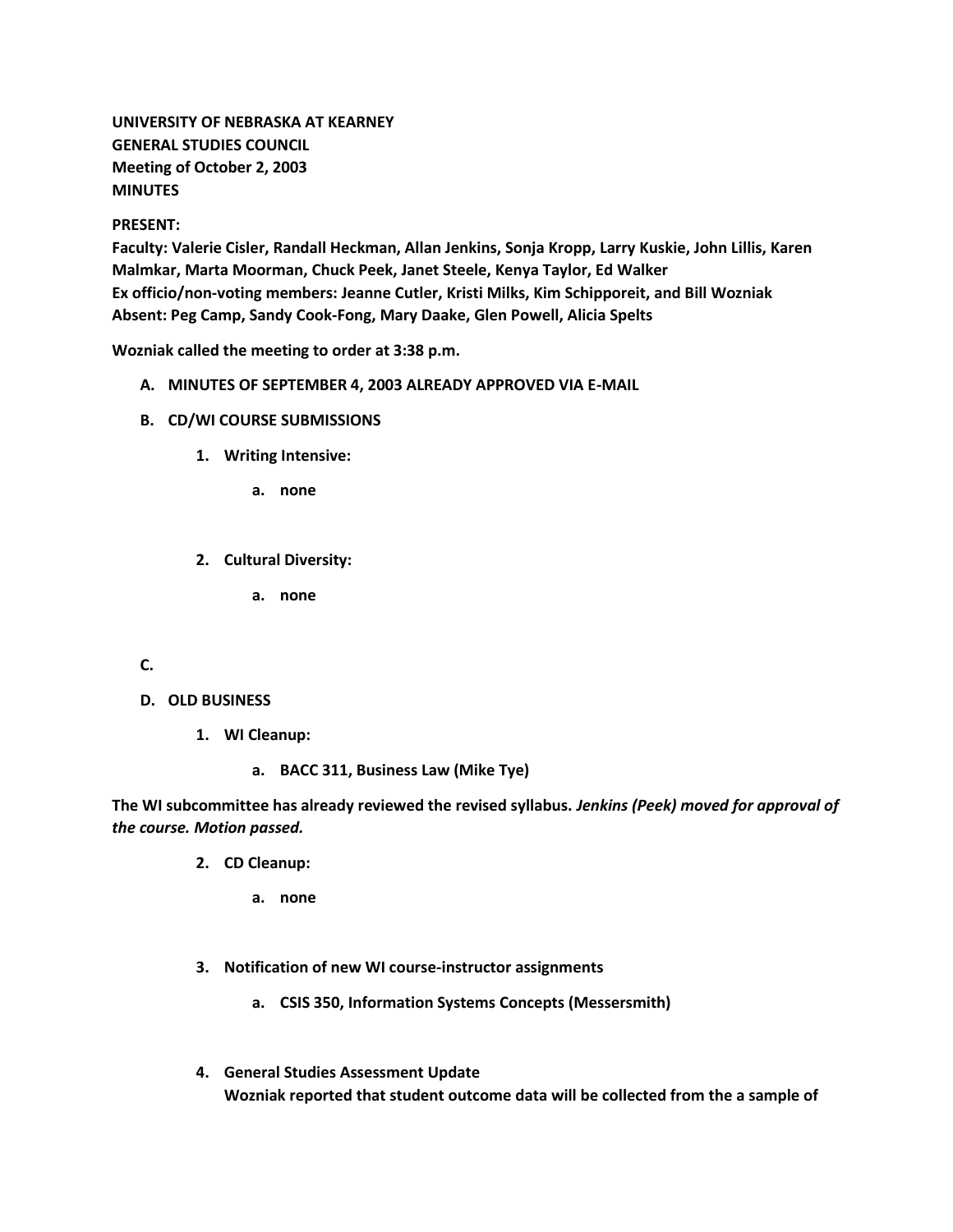**English Composition classes and from GS Mathematics classes this semester. The faculty of both departments have been very cooperate in this venure. They will determine which instruments will be used and the context in which the data will be collected. Wozniak plans on reporting the student outcome data and other program data to the Council in the spring.**

- **5. Review of new forms** 
	- **a. New WI course approval**
	- **b. New CD course approval**

**There was considerable discussion of the new forms for WI and CD approval. The discussion centered on whether the guidelines accurately represented the decision making of the reviewers of the proposals. While it was understood that professional judgment was necessary for reviewing the course proposals, more emphasis on the revision process was needed.** *Walker (Heckman) moved to replace the word "should" with "will" on criterion 5. The motion passed.* **(The amended forms are attached.)**

**6. GS/WI/CD appeal**

**Wozniak described the form for Student appeals of General Studies, WI, or CD requirements and said its purpose is to strongly encourage students to work with their academic advisors to review such problems.**

**7. New GS course**

**The listed procedures for submitting new General Studies courses were distributed. It became apparent that according to the rules, changes to the General Studies program must occur by the time the printed catalog is done. Therefore changes to the program must occur on a two-year cycle. The Council understood that this is an important document and any revision needs to be carefully considered. Discussion of the document will continue in future meetings.**

- **8. Liberal Studies at UNK-A proposal for restructuring the program (Chuck Peek)**
- **9. Summary of Recommendations from 2001 Academic Program Review Items 6 and 7 were discussed simultaneously. Peek asked if the Council wants to put a proposal on the SVCAA's desk that will take into account at least some of the recommendations from the APR? The consensus was the Council should proceed with addressing all of the concerns mentioned.** *Cisler (Kropp) moved that the recommendations from the last APR be placed on the agenda of our next meeting for discussion.* **The question arose concerning what would be the best way to approach the list of issues. Jenkins suggested that we first address some of the more obvious issues that are easily solved (i.e., low-hanging fruit.) Peek suggested GSC members send their favorite low-hanging fruit to Wozniak who will then prepare the list of items for discussion (low-hanging fruit first.)** *Motion passed.* **(The summary of the APR comments is attached.)**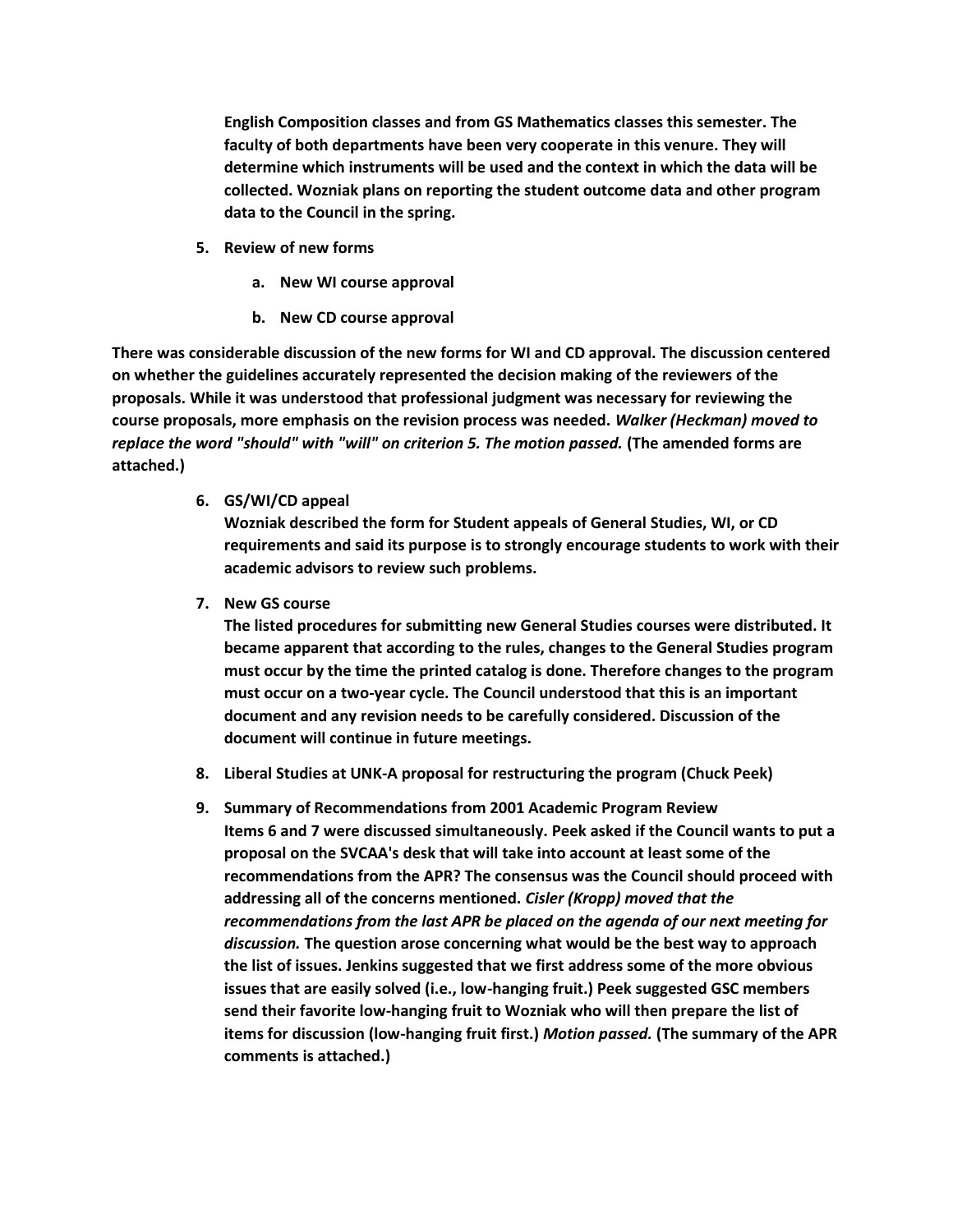**10. Adjustments to meeting schedule**

**Wozniak said he will make adjustments to the meeting schedule via e-mail.**

## **E. NEW BUSINESS**

**1. A proposal for the capstone category in General Studies Wozniak proposed a change to the Capstone category of the General Studies program that would change the hours from 0-1 to 0-3 and would eliminate the multicultural objective for the category. Several suggestions were made concerning the proposal. Wozniak will revise the proposal for consideration at the next meeting. Since this would be a structural change to the program, the changes will also need to be reviewed by each College's Educational Policy Committee.**

#### **F. MISCELLANEOUS**

**Meeting adjourned at 4:45 pm.**

**G. NEXT MEETING**

**The next General Studies Council meeting is scheduled for November 6 in 2122 Founders Hall.**

#### **Attachments:**

- **[Application Procedures for Writing Intensive Designation](http://www.unk.edu/academicaffairs/generalstudies/index.php?id=3856)**
- **[Guidelines For Writing Intensive Designation](http://www.unk.edu/academicaffairs/generalstudies/index.php?id=3857)**
- **[Application for CD Designation](http://www.unk.edu/academicaffairs/generalstudies/index.php?id=3858)**
- **[Cultural Diversity Guidelines](http://www.unk.edu/academicaffairs/generalstudies/index.php?id=3859)**
- **[CD Course Approval Procedure](http://www.unk.edu/academicaffairs/generalstudies/index.php?id=3860)**
- **[General Studies Student Appeal](http://www.unk.edu/academicaffairs/generalstudies/index.php?id=3862)**
- **[General Studies Course Submission Procedure](http://www.unk.edu/academicaffairs/generalstudies/index.php?id=3863)**
- **[Summary of 2001 APR Comments](http://www.unk.edu/academicaffairs/generalstudies/index.php?id=3864)**

Attachment, October 2, 2003

#### **Application Procedures for Writing Intensive Designation**

Proposals should be submitted to the Director of General Studies.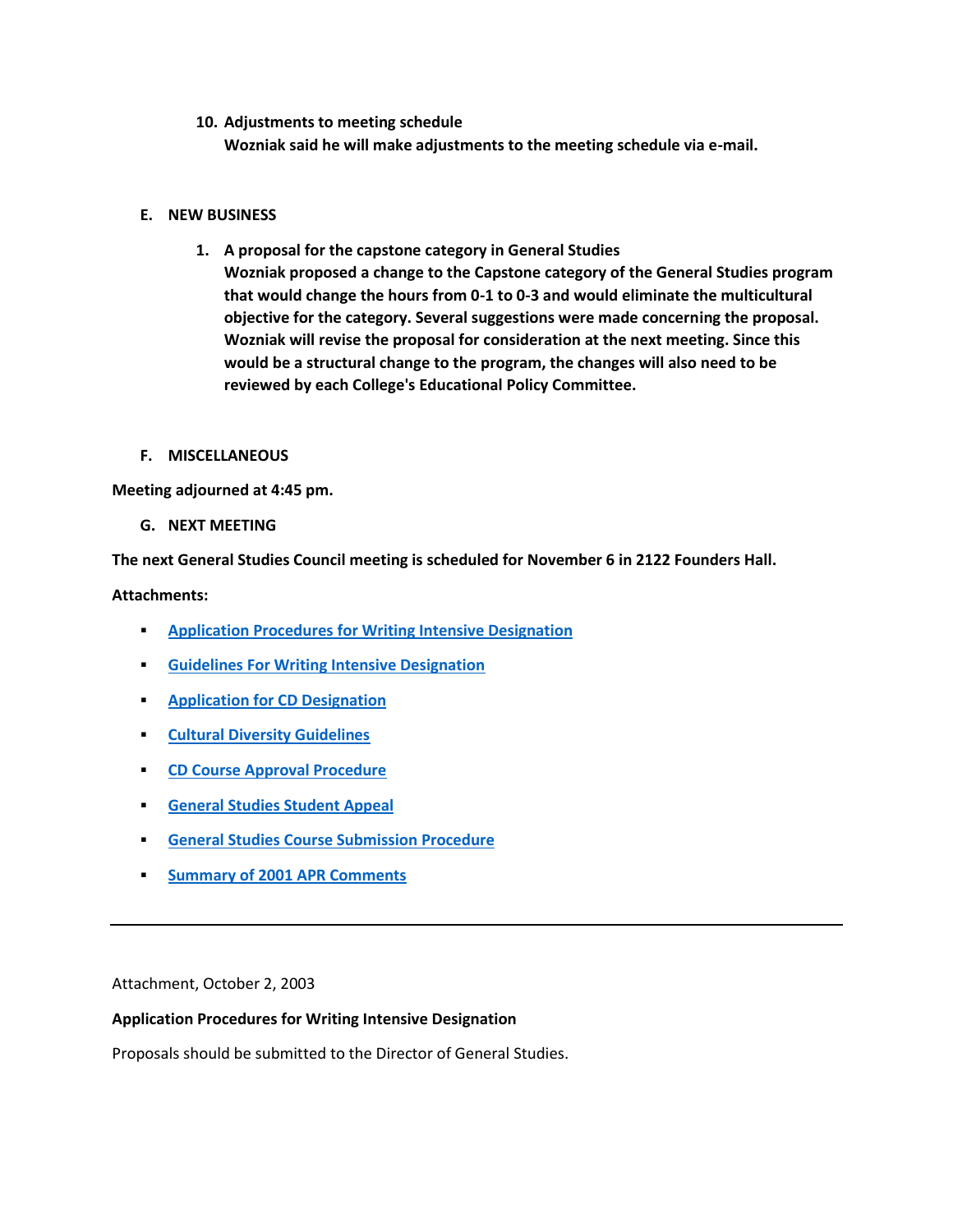- 1. Proposals should have departmental approval to indicate agreement from a pedagogical perspective, and chair approval to indicate budget and scheduling support. Courses approved for writing intensive (WI) designation are not limited to General Studies courses.
- 2. The issue of class size should be addressed in the proposal.
- 3. Submissions for WI designation should include a cover letter, syllabus, and documentation of faculty qualifications.
- 4. The cover letter should describe how the writing intensive guidelines will be met, including but not limited to:
	- a. the revision and editing process and the manner in which student progress will be documented.
	- b. confirmation that students will become familiar with how professionals in the discipline write.
	- c. explanation of how the writing exercises are integral and not simply "add ons" to the manner in which learning occurs in the course.
- 5. The syllabus should include specific explanation of writing assignments and grading procedures.
- 6. Submissions should include relevant excerpts from the faculty member's vita. Further, faculty should provided evidence from experience or specific training of their capability to meet the purposes of the writing program.
- 7. If accepted for WI designation, the course will undergo review periodically after it has been approved. The review process will be developed later.

Departmental Review Check List

(Department Chair should initial each and is encouraged to attach a letter of support.)

In the opinion of the department,

- \_\_\_\_\_ 1. Does the course meet the WI criteria?
- \_\_\_\_\_ 2. Will the department provide budget and scheduling support for the course?
- Will the department provide for an appropriate class size limit for every offering of the  $\frac{3.6}{2}$ course?
- Instructors listed have the appropriate qualifications for this course and will teach the course<br>4. executive to MI middlines according to WI guidelines.

#### <><><><><><><><><><><><><><><><>

\_\_\_\_\_ 5. Syllabus attached? (If the syllabus does not provide sufficient information concerning items 1- 3, a cover letter should also be attached.)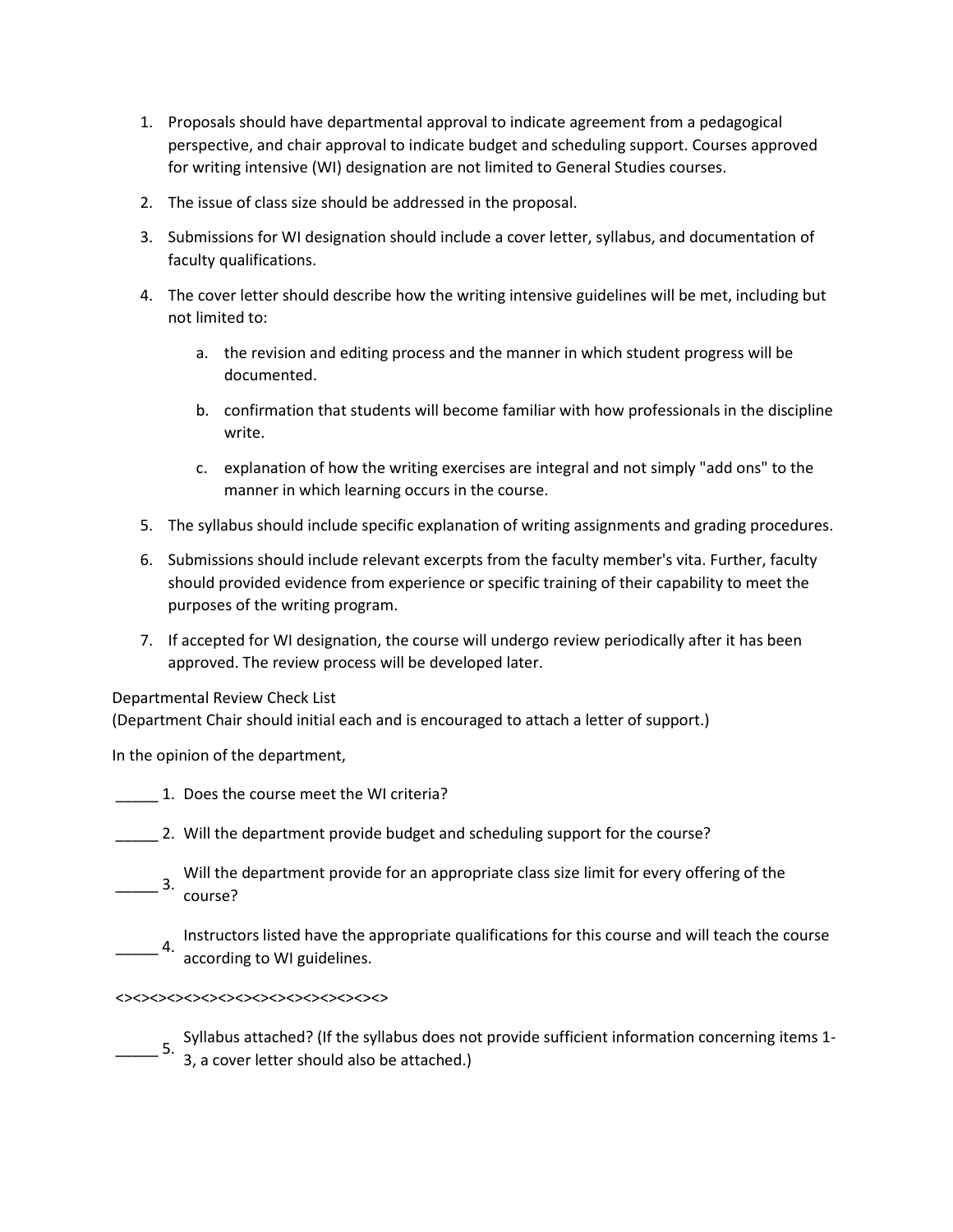#### \_\_\_\_\_ 6. Cover letter from instructor attached?

\_\_\_\_\_ 7. For new courses only. Other required approvals have been requested?

| Department Chair:                | Date: |
|----------------------------------|-------|
| <b>General Studies Director:</b> | Date: |

Attachment, October 2, 2003

#### **Guidelines for Writing Intensive Designation**

In order for classes to be designated at Writing Intensive (WI) in the printed schedule, and thereby count toward the 12-hour requirement of writing intensive instruction, they must meet the following criteria:

- 1. At least 50% of the course grade, exclusive of examinations, must be based upon written assignments.
- 2. As a guideline, students will write a minimum of 5000 words in a 3-credit-hour class.
- 3. Writing instructions will emphasize the writing style of the discipline through the most appropriate form--essays, position papers, term papers, abstracts of articles, book reviews, reports, or journals, for example.
- 4. Tests will consist primarily of essay questions.
- 5. Toward the goal of writing improvement, several written assignments will be revised by the student under the direction of the instructor.
- 6. Writing Intensive proposals should address the issue of class size.

## Attachment, October 2, 2003

## **Application for CD Designation**

| Date:                  |  |
|------------------------|--|
| Dept. & Course Number: |  |
| Course Title:          |  |
| Instructor:            |  |
|                        |  |

Catalog Description of Course: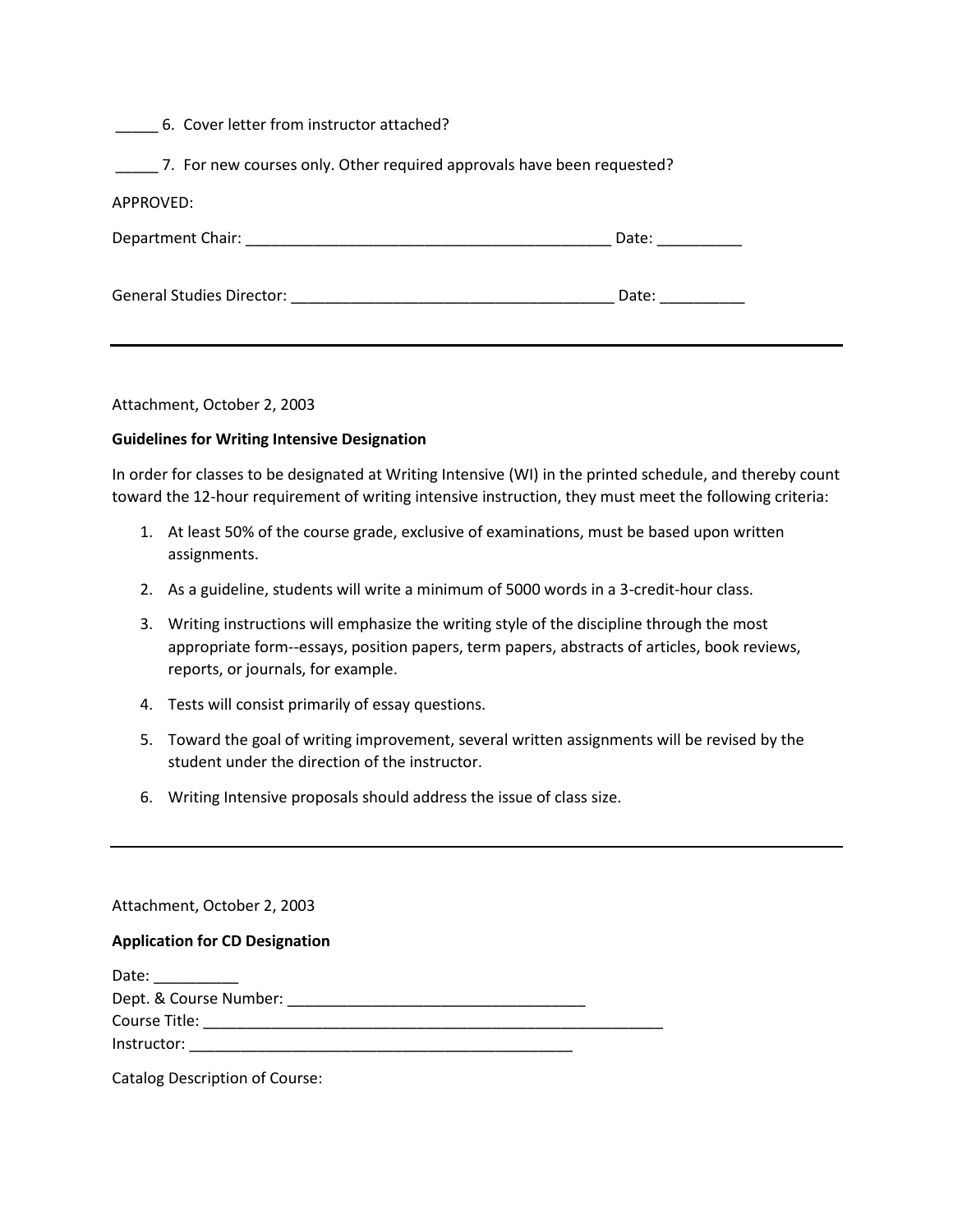Cultural Groups Covered by the Course (see guidelines):

| CD Criteria Check-off: (Department Chair should indicate departmental approval by initialing each step. |  |
|---------------------------------------------------------------------------------------------------------|--|
| Other supporting materials, such as letters of support, should be attached to this application.)        |  |
| 1. Issues of race, ethnicity, or gender integral to the design of this course.                          |  |

|                  |  |  | 2. The course takes a comparative approach, giving appropriate amounts of attention to |
|------------------|--|--|----------------------------------------------------------------------------------------|
| groups compared. |  |  |                                                                                        |

\_\_\_\_\_\_\_\_\_ 3. The course uses materials that give substantial voice to the selected groups.

| 4. Detailed syllabus attached. (Enough information should be included to determine if the |
|-------------------------------------------------------------------------------------------|
| course content meets the criteria.)                                                       |

\_\_\_\_\_\_\_\_\_ 5. Instructors listed have the appropriate qualifications for this course and will teach the course according to CD guidelines.

## APPROVED:

Department Chair: \_\_\_\_\_\_\_\_\_\_\_\_\_\_\_\_\_\_\_\_\_\_\_\_\_\_\_\_\_\_\_\_ Date: \_\_\_\_\_\_\_\_\_\_\_\_\_\_\_

General Studies Director: \_\_\_\_\_\_\_\_\_\_\_\_\_\_\_\_\_\_\_\_\_\_\_\_\_\_\_\_\_\_ Date: \_\_\_\_\_\_\_\_\_\_\_\_\_\_\_\_\_

Attachment, October 2, 2003

## **Cultural Diversity Guidelines**

The purpose of the Cultural Diversity requirement is to introduce students to non-Western cultures (such as those of Africa, Asia, and Latin America) and to give voice to traditionally underrepresented groups in America and Europe.

- 1. In Cultural Diversity courses, issues of race, ethnicity, or gender must be integral to the design of the course. That is, they must not be mere add-ons, even if substantial ones.
- 2. Cultural Diversity courses must take a comparative approach giving appropriate amounts of attention to all groups being compared.
- 3. Cultural Diversity courses may focus on topics in the United States, Europe, or in the non-Western world.
	- a. Courses focusing on the United States should incorporate substantial discussion on issues of race, ethnicity, or gender and must feature at least one of the following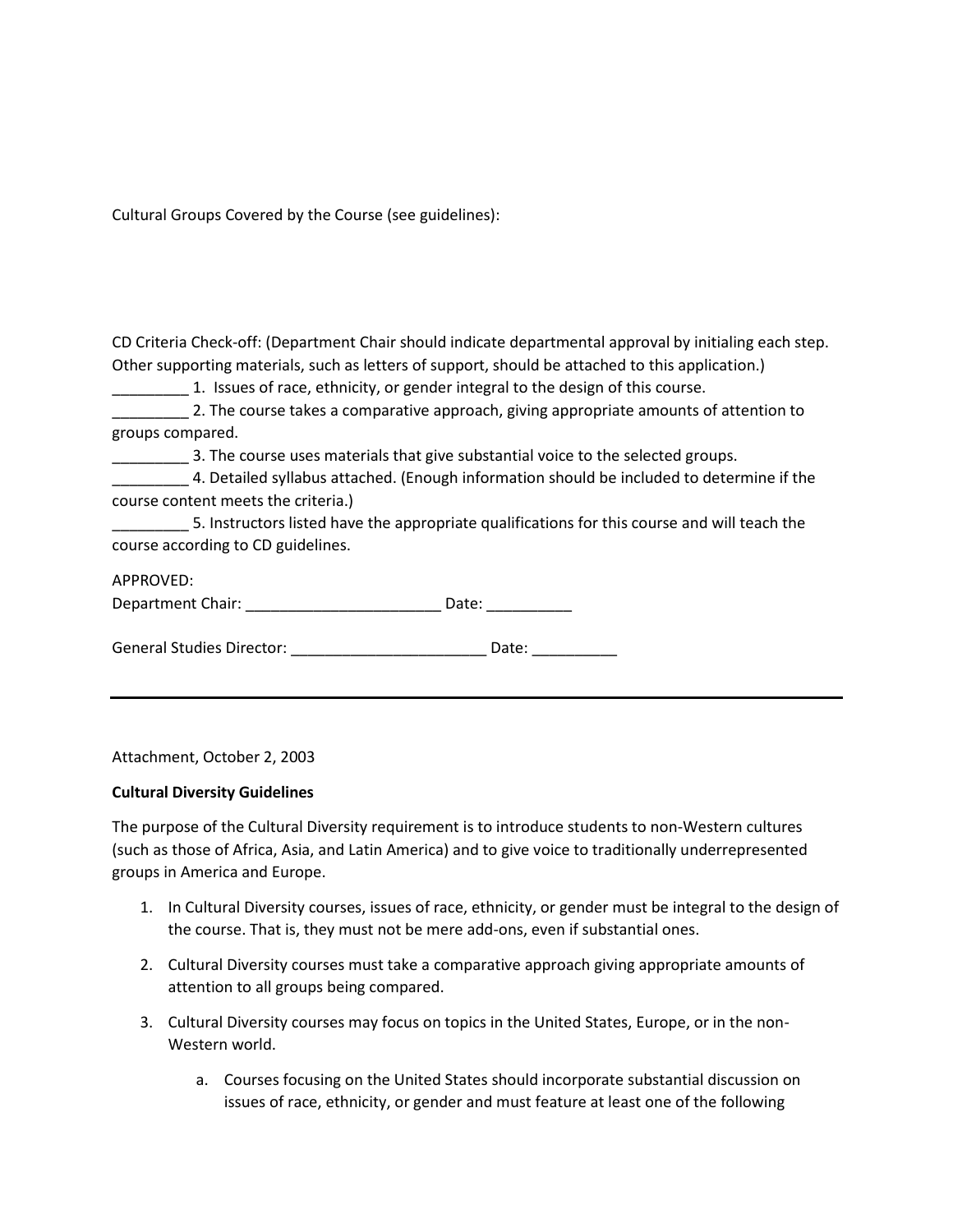groups: African Americans, Asian Americans, Hispanics, Native Americans, and/or Women.

- b. Courses focusing on Europe should incorporate substantial discussion on issues of race, ethnicity, or gender and must feature groups that are not traditionally considered as being in the mainstream of Western culture.
- c. Courses focusing on the non-Western world should emphasize the cultural interactions between the Western and non-Western worlds, and/or the interplay between various racial, ethnic, or gender groups.
- d. Readings and other material used in Cultural Diversity courses must give substantial voice to the selected groups and must be an integral part of the course. The materials may include artwork, archeological materials, and other non-written forms of primary sources created by the specific group.

# Attachment, October 2, 2003

# **CD Course Approval Procedure**

- 1. Faculty members may submit to the General Studies Council any course they wish to have approved for cultural diversity (CD) designation. CD designation is not limited to General Studies courses. Courses may qualify for the CD designation either because of the nature of the course, or because of the particular way that an instructor constructs a course. In the first case, the course is always designated as CD regardless of instructor.
- 2. Applications must be approved by the course's home department and signed by the department chair.
- 3. Submissions for CD designation must include a CD Course Application and a course syllabus. Reading lists and/or descriptions of materials that give voice to the selected cultural groups should be included. Additional materials may be requested by the Director of General Studies.
- 4. Application and syllabus will be reviewed by the Director of General Studies, and will then be forwarded to the General Studies Council for approval or rejection.
- 5. Courses approved by the General Studies Council for the cultural diversity designation will be identified in class schedules with a "CD" following the course number, as well as in a special section listing all Cultural Diversity and Writing Intensive courses.
- 6. Proposals should be submitted to the Director of General Studies.

NOTE: Following approval, the instructor must send a copy of the syllabus to the Cultural Diversity Liaison before the end of the first week of class each time the course is offered. These syllabi are used for monitoring purposes and to build a resource base; they do not constitute a re-application.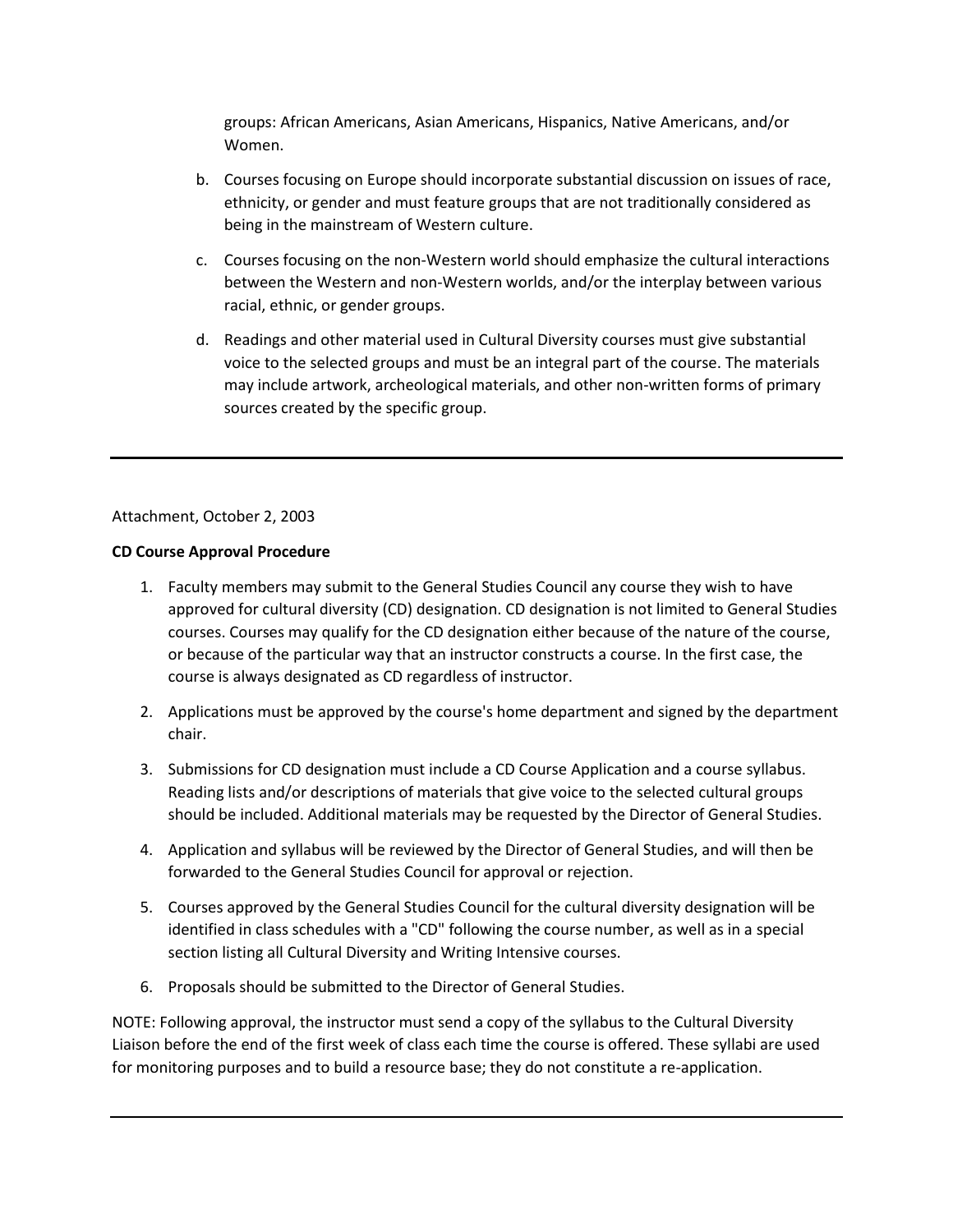Attachment, October 2, 2003

#### **General Studies Student Appeal**

Instructions: Students may appeal their General Studies requirements, including Writing Intensive and Cultural Diversity requirements by means of a process that is begun by consulting with his or her academic advisor. The reasons for being considered as an exception to the program requirements must be clearly spelled out and a proposed solution to the problem should be proposed. This is best done in consultation with the student's academic advisor, who then can forward the form to the Director of General Studies for review.

Date: Student Name: Social Security Number: Major/Minor: Academic Advisor: Statement of problem and basis for the appeal:

Recommendation of the Advisor:

| Student Signature: | Date: |  |
|--------------------|-------|--|
|                    |       |  |

| <b>Advisor Signature:</b> | Date: |
|---------------------------|-------|
|                           |       |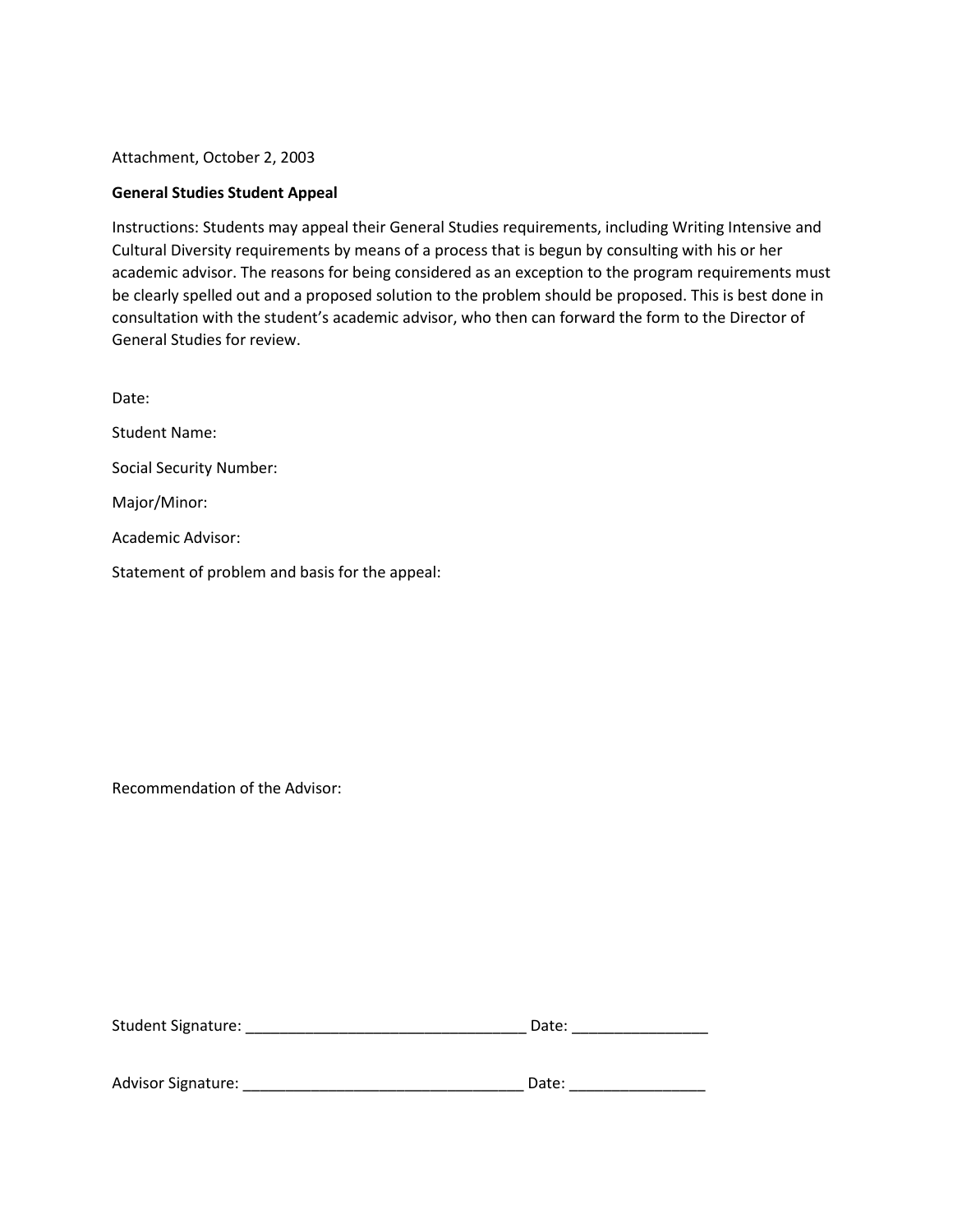#### Attachment, October 2, 2003

#### **General Studies Course Submission Procedure**

The General Studies Program must respond to changing circumstances yet maintain sufficient stability that students may complete the program without undue confusion. To accommodate change, the General Studies Council will consider the submission of new courses under the following circumstances.

- 1. The course must be an active UNK offering.
- 2. The department must provide a written explicit description of the course detailing how it meets the established General Studies criteria at both the program and perspective level. The proposal must include the following:
	- Evidence that student objectives are consistent with program and perspective criteria
	- **•** Description of the teaching strategies employed
	- Plan for assessment of student outcomes compatible with the criteria
	- Plan for assessment of the course's achievement of the criteria
- 3. The submission must include evidence of support from:
	- 0. The Department
	- 1. The College Academic Affairs/Educational Policy Committee>
	- 2. The Dean's Office
- 4. The Chair of the submitting department must meet with their college representatives on the General Studies Council, and the proposal should come forward only with the support of these representatives.
- 5. Timing of submissions must be compatible with the printing of the UNK Undergraduate Catalog.
	- 0. The Council will consider submissions during the Spring semester proceeding the publication year of the Undergraduate Catalog.
	- 1. Final action by the General Studies Council will be no later than September following the open submission period.

Attachment, October 2, 2003

**Summary of 2001 APR Comments**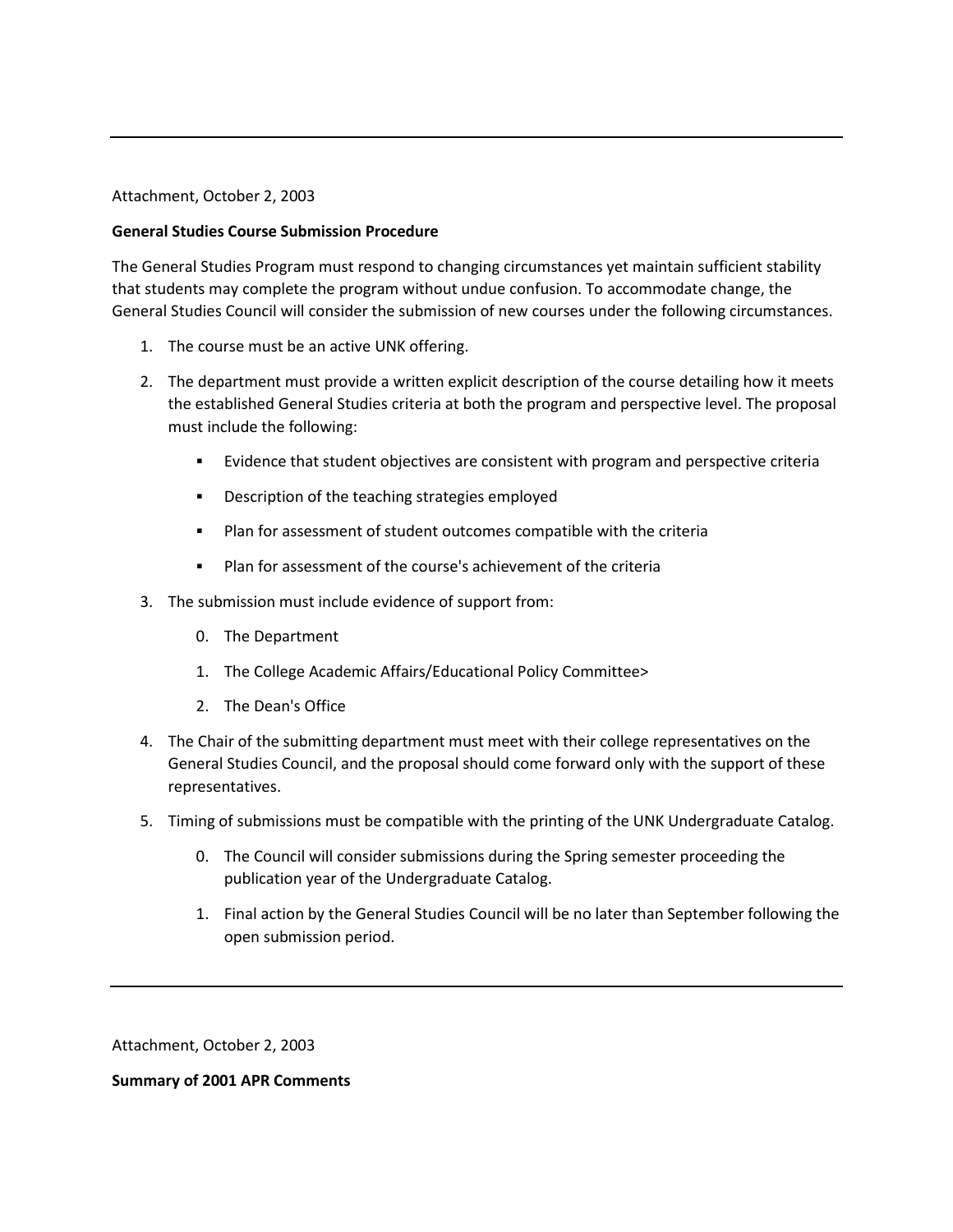The strategic plan for the General Studies program includes:

- Maintenance of a faculty governance system for the program that reaffirms faculty ownership of the program and provides means treview, publicly discuss, and possibly change it.
- Maintenance and development of the academic integrity of the program sthat it is a valuable experience for all UNK students
- Maintenance of the stability and viability of the program sthat all UNK students can complete it in a reasonable amount of time.
- Development and execution of a workable program of student outcomes assessment that connects tthe review of programmatic changes

# Analysis of Successes and Concerns:

The most recent academic program review of the General Studies program described the successes and concerns for the General Studies Program. Generally speaking, the program is academically sound and uniform for all UNK students, regardless of their major. The governance issues have been addressed since the 2001 academic program review and form the process by which other structural concerns can be addressed.

## Successes:

- **Provides students with a broad introduction tliberal studies in support of the UNK mission** statement "an extensive general studies curriculum that emphasizes the liberal arts."
- **The structure of the program is well balanced with regard ttraditional liberal arts areas.**
- The WI and CD requirements, though not a part of the General Studies program per se, show a commitment tthese aspects of a student's education.
- **Have thus far maintained a common General Education program for all UNK students, regardless** of their major. This has proven tbe a distinctive feature of UNK within the University system.
- Within the broad General Studies requirements, Colleges can specify specific courses tsupport their majors and minors.

## Concerns:

- The University should develop and publicize a more comprehensive rationale for the General Studies Program structure, purpose, and student learning outcomes.
- The University should make several immediate modifications tthe General Studies Program that will enhance student learning.
	- $\circ$  requiring students tcomplete English 101 and 102 during the first twyears.
	- o adding foreign language as a strand of the Humanities category.
	- o encouraging departments tlimit the size of their classes
	- o adding upper level courses tthe GSP.